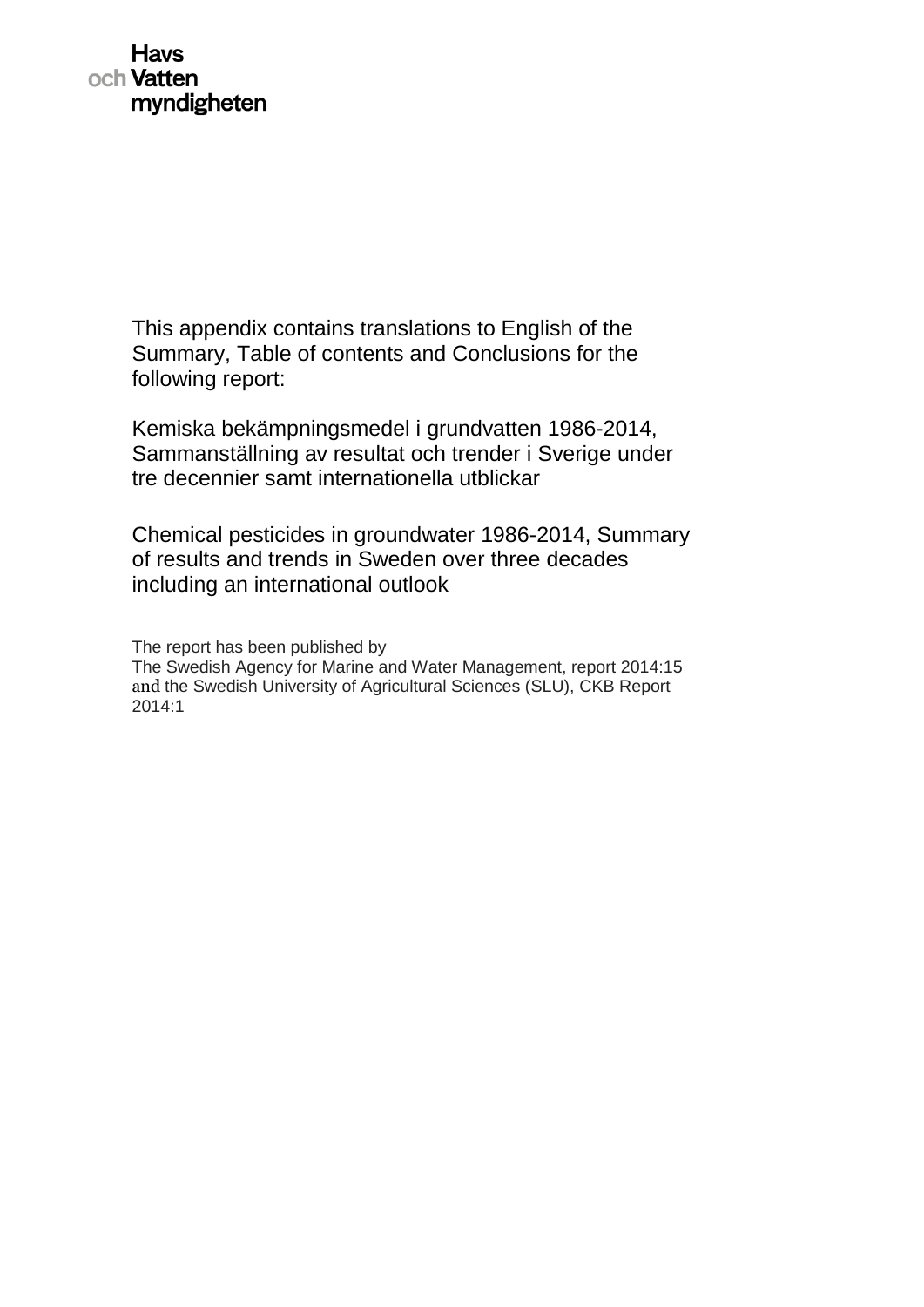## **Summary**

The purpose of this report is to compile knowledge regarding the presence of chemical pesticides in Swedish groundwater based on available data from 1986 to 2014. The report also includes a brief review of changes in agriculture in Sweden and the use of pesticides, as well as a literature review summarizing the results of studies and the general state of knowledge about pesticides in Denmark, Norway and the United Kingdom. In order to compile data on pesticides in groundwater, results were collected from investigations conducted by many different actors: drinking water production plants (raw water och drinking water); county administrative boards; municipalities and private individuals. Additional efforts have been made to collect data for Skåne (Scania), which is the most agricultural- and pesticide-intensive region in Sweden. One or more pesticides were found in 36% of all samples taken in groundwater throughout the study period. The most commonly detected substance was BAM (2,6-dichlorobenzamide), which was detected in 33% of tested samples, followed by atrazine together with its degradation products (5-9%). BAM is a degradation product of dichlobenil which, together with atrazine, was widely used as a herbicide against undesirable vegetation. Together they were included in the well-used product Totex, which had extensive use in a variety of sectors and areas such as park management, along railway embankments, road verges, on building sites and in industrial areas. Both dichlobenil and atrazine were banned in 1989- 1990, but remain the substances most commonly found in Swedish groundwater. Of plant protection products still authorized for use in agriculture, the herbicide bentazone was found most frequently in groundwater samples over the last 10 years (about 3% of samples). Other currently approved plant protection products have been found more sporadically in groundwater surveys in recent years. In summary, results show that substances found in groundwater are predominantly those that are no longer permitted, or those whose primary use has been outside of agriculture.

These results can be explained in part by the fact that the registration process now takes environmental aspects into greater consideration, but also that improved management of plant protection products, through education and counselling to farmers, has reduced the risk of spot emissions over the years.

The quality standard concerning pesticides in drinking water is i) that the sum of all pesticides tested must not exceed 0,5 μg/l; and ii) the content of a single pesticide may not exceed 0,1 μg/l. The same levels also apply as guidelines for groundwater quality. The results of this compilation show that the occurrence of sums exceeding 0.5 μg/l in groundwater samples have decreased from about 15%, for the period 1987-1994, to just below 5% for the period 2005-2014 (excluding data from drinking water production plants). Corresponding figures for raw water samples from drinking water production plants show a decrease from about 5% to about 2%.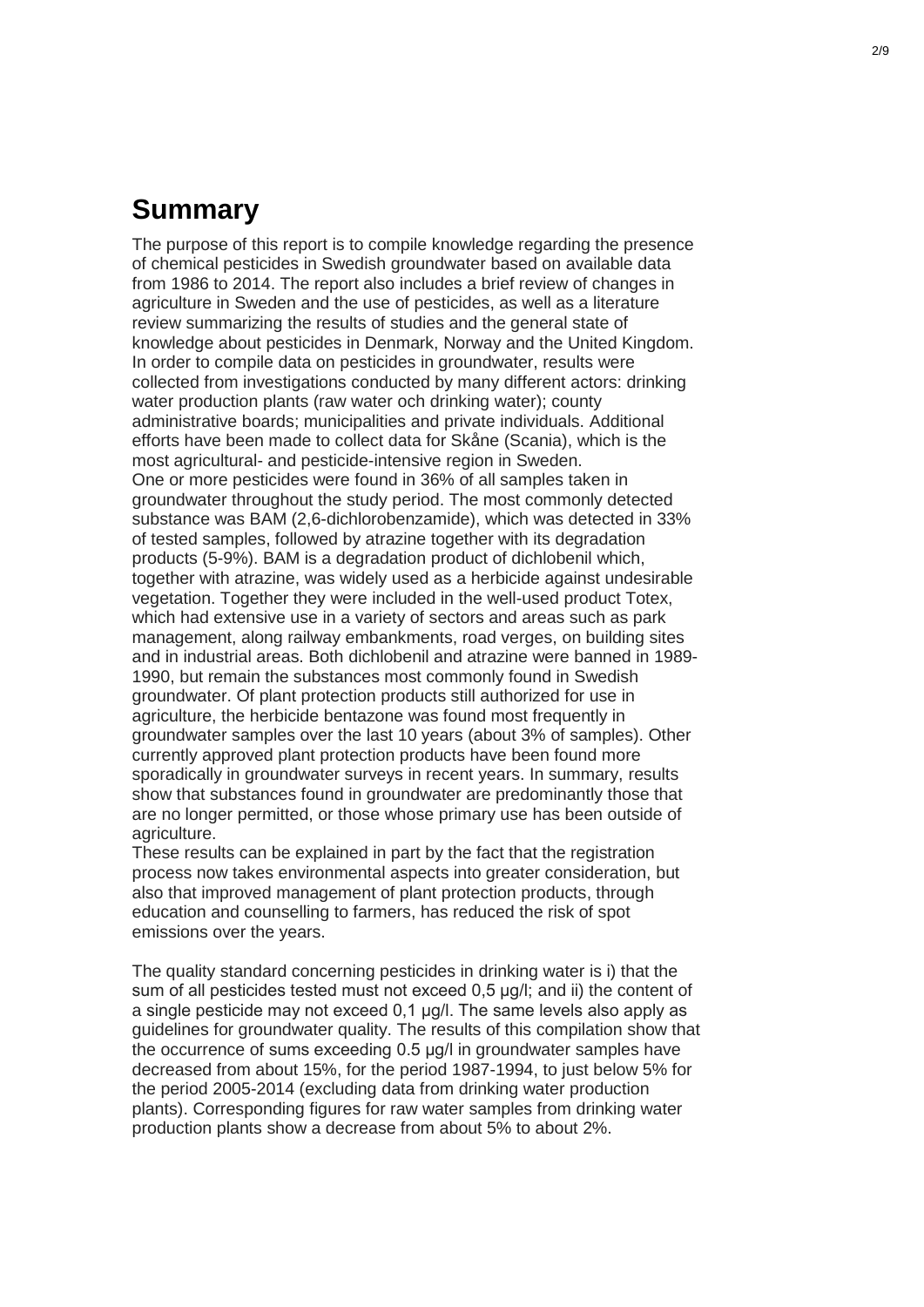With the exception of samples from water treatment plants, the proportion of samples containing at least one substance with a concentration  $> 0.1$ µg/l has varied over the years, with a maximum of 35% of samples (year 2000) exceeding this limit. The frequency of finds above 0.1 μg/l has decreased to <10% in recent years. Even samples from drinking water production plants show the same trend, with fewer samples having concentrations above 0.1 μg/l.

A compilation of pesticide levels in wells of different depths indicates that shallow wells have a higher find frequency of levels above 0.1 ug/l than deeper wells. However, the results included fewer deep than shallow wells.

A comparison of pesticide presence in drilled, as opposed to dug, wells shows that most substances have a higher  $>0.1$  ug/l find frequency in dug wells. For atrazine, including its degradation products, there is a significant difference between dug and drilled wells, where the greater proportion of finds in dug wells is likely due to atrazine being used extensively to combat weeds in farmyards, which are often close to the farm's own private drinking water well.

Since many people get their drinking water supply from private wells and these may be more susceptible to contamination, this group of samples was evaluated separately. In private wells, the sum of contaminants exceeded 0.5 ug/l in about 10% of all samples throughout the time period. but with a decreasing trend towards the end of the period. BAM is again the most frequently encountered substance followed by atrazine and its degradation products, which have a higher occurrence in private wells compared with raw water intakes at waterworks. About 10% of water samples from private wells have at least one substance that exceeds 0.1 μg/l.

Pesticide levels in groundwater are generally decreasing and the historically high levels of BAM, atrazine (including its degradation products) and bentazone are all coming down. Dichlobenil (with the degradation product BAM) and atrazine are banned since the early 1990s, and the effect is beginning to appear now. The usage areas for bentazon have been limited and factors such as better training and handling of pesticides in recent decades have probably contributed to the decreasing levels. To provide a good picture of groundwater quality in Sweden in the future, it would be desirable to improve data collection including both coverage and the range substances that analyzed.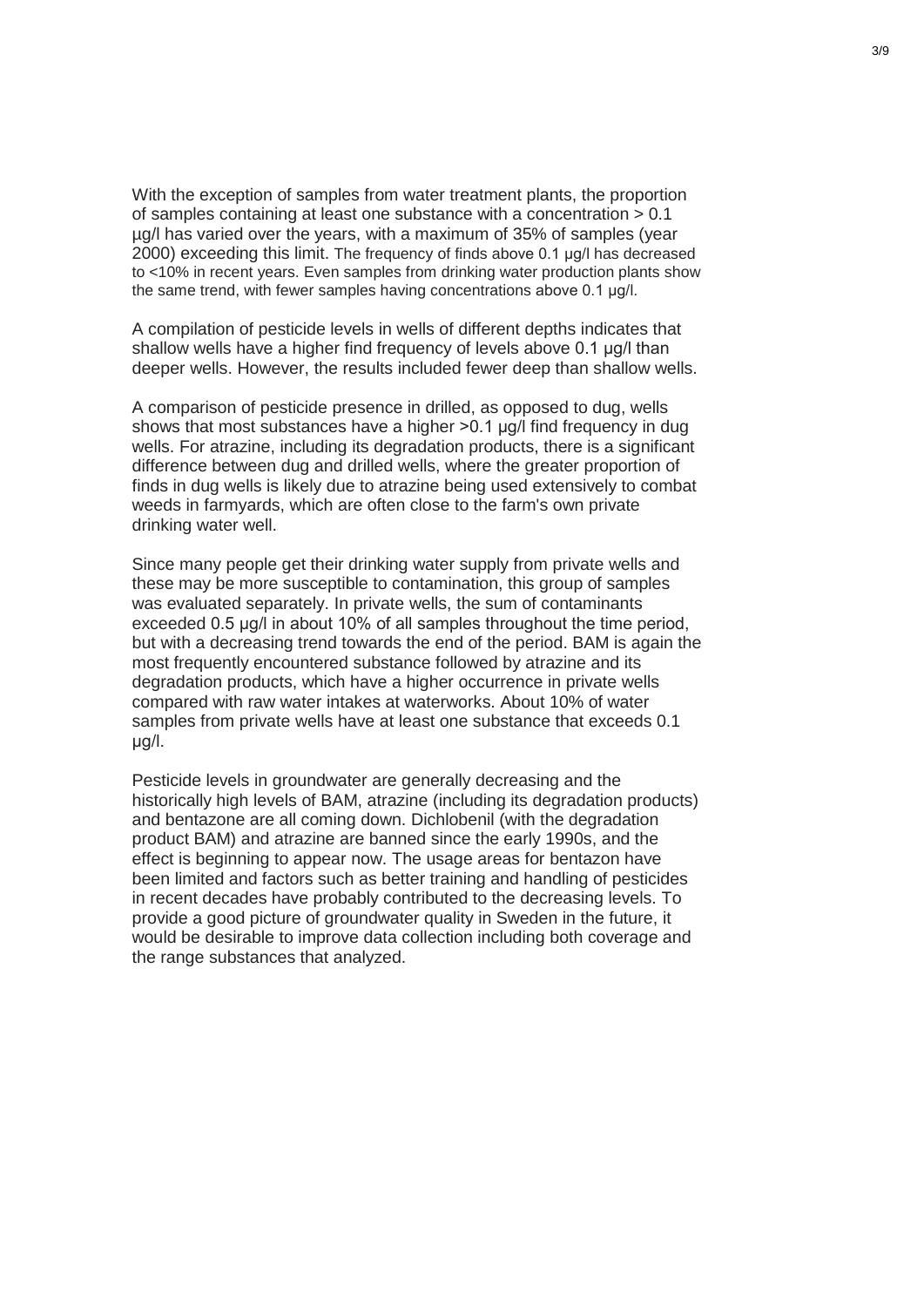## **Table of Contents**

SUMMARY 9 INTRODUCTION 11 Background and purpose 11 Quality standards for pesticides 12 Groundwater resources 13 METHOD 16 Data collection 16 Regional Pesticide Database 17 Water source archive 17 Regional environmental monitoring 17 Intensified monitoring in Skåne / Scania 18 Pesticide use in agriculture 19 Included pesticides 19 Analysis methods 19 RESULTS 22 pesticide use in Sweden 22 Use divided by county 26 Overview of pesticide levels in Sweden 27 Find frequencies and finds over 0.1 μg / l 30 Regional trends 40 Well depth 45 Drilled as opposed to dug wells 47 Private wells and raw water to drinking water production plants 50 Prohibited and Approved Substances 57 Substances with agricultural and other uses 58 Trends for individual substances 59 Pesticides in drinking water from groundwater 64 SITUATION IN OTHER COUNTRIES 66 Pesticide use in other European countries 66 Denmark 68 Norway 72 United Kingdom 74 CONCLUSIONS AND DISCUSSION 77 THANKS 80 REFERENCES 81 International references 82 APPENDICES 83 Appendix 1. Analyzed substances 83 Appendix 2. Use of agricultural land in 1984-2013 by region, crop and year 91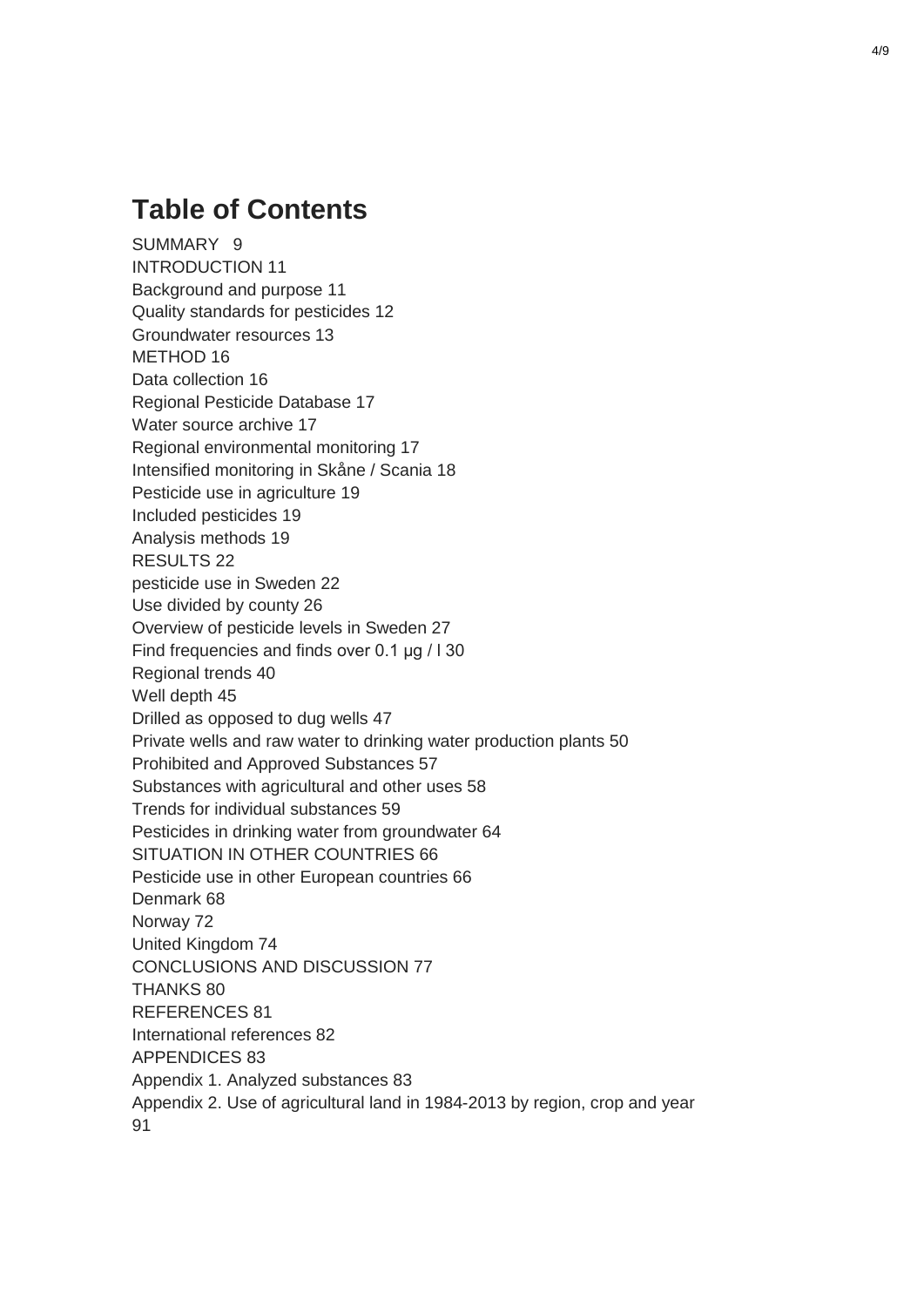Appendix 3. List of Substances, finds and concentrations 96 Appendix 4. Top ten found substances per 5-year interval 104 Appendix 5. List of pesticides in the Swedish Environmental Protection Agency report 4915 107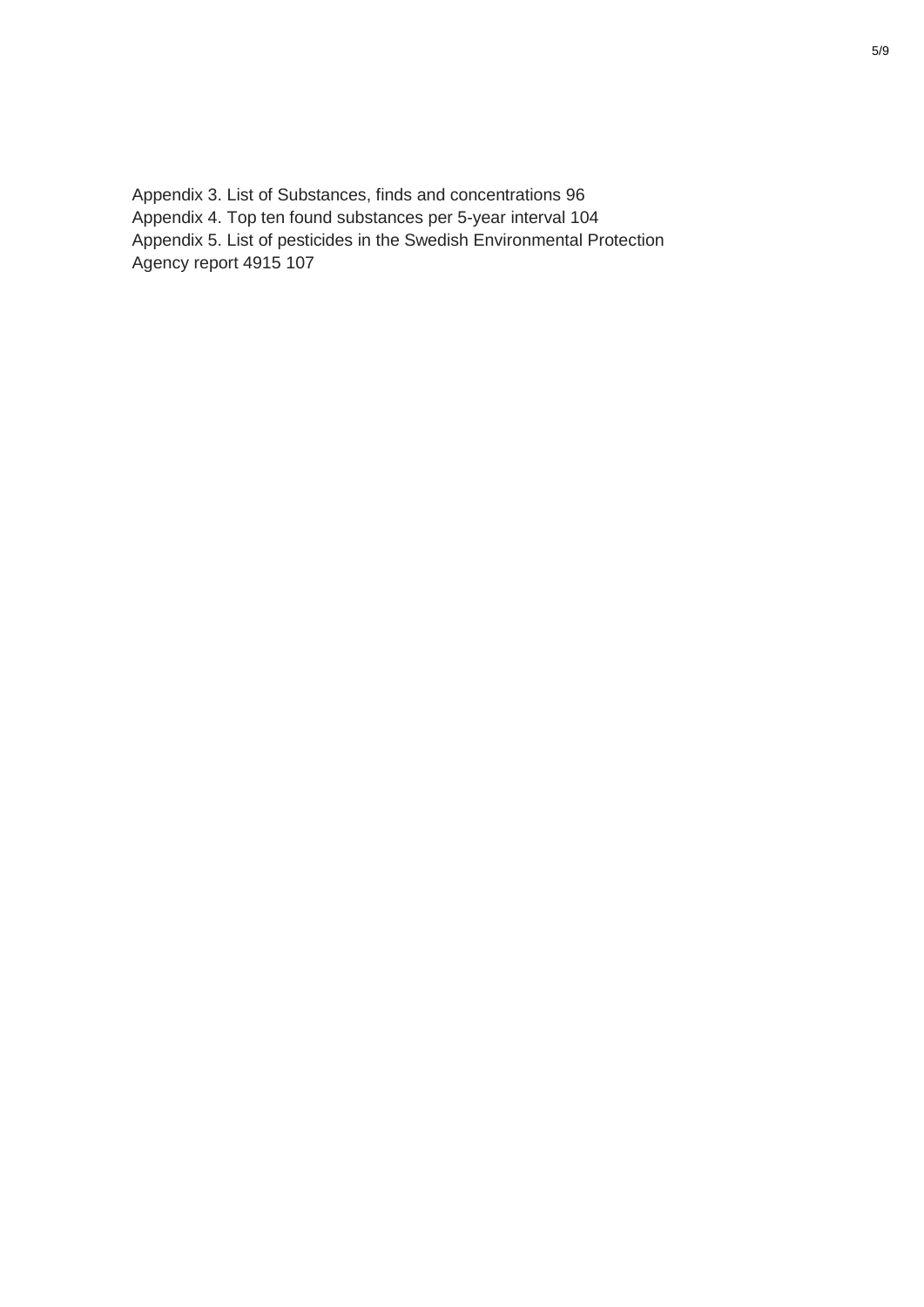## **Conclusions and discussion**

The purpose of this report is to compile knowledge regarding the presence of chemical pesticides in Swedish groundwater. Groundwater is an important resource for society, not least because approximately half of public drinking water production comes from groundwater. In addition, about two million Swedish people get their drinking water from a private well either in their permanent residence or in a holiday home.

Agriculture in Sweden has undergone certain changes over the last 30 years. Data indicate that in crop-intensive areas such as Skåne (Scania), a greater amount of pesticides per hectare is used than in less-cultivationintensive parts of the country. The area of arable land where cereals and other pesticide-intensive crops are grown has generally decreased in Sweden, but the decrease is significantly lower in Skåne than elsewhere. In absolute numbers (kg), pesticide use has decreased over the past three decades, but at the same time, in Sweden approximately the same number of hectare doses are used as in the 1980s, which means that the lower amount sold today is sufficient to handle approximately the same area as at the beginning of the period. In comparison with other countries in Europe, Sweden uses lower doses of plant protection products. This is particularly evident in the use of fungicides and insecticides, which is partly a result of a conscious effort to reduce doses in Sweden (better adaptation) in favour of both better environment and economy. Another contributing factor is our colder climate with a generally lower infection pressure from fungi and insects compared to southern and western Europe.

This review of groundwater samples collected in 1986-2014 shows that residues were detected in 36% of samples. The results show no general decline in find frequency over time, which, to a great extent, can be explained t by lower detection limits and also more substances being included in the analyzes over the years. On the other hand, the proportion of pesticide finds decreases both when measured as the occurrence of single substance concentrations exceeding 0.1 μg/l and when measured as the percentage of samples with a total concentration exceeding 0.5 μg/l. This applies to samples derived from drinking water production plants (raw water control) as well as from other types of groundwater samples, which include individual wells and other groundwater monitoring programmes.

The results of this summary show that the pesticides most frequently found in groundwater are now prohibited. The most common substance to be detected in groundwater samples has been the BAM (2,6 dichlorobenzamide) degradation product, with an occurrence of over 35%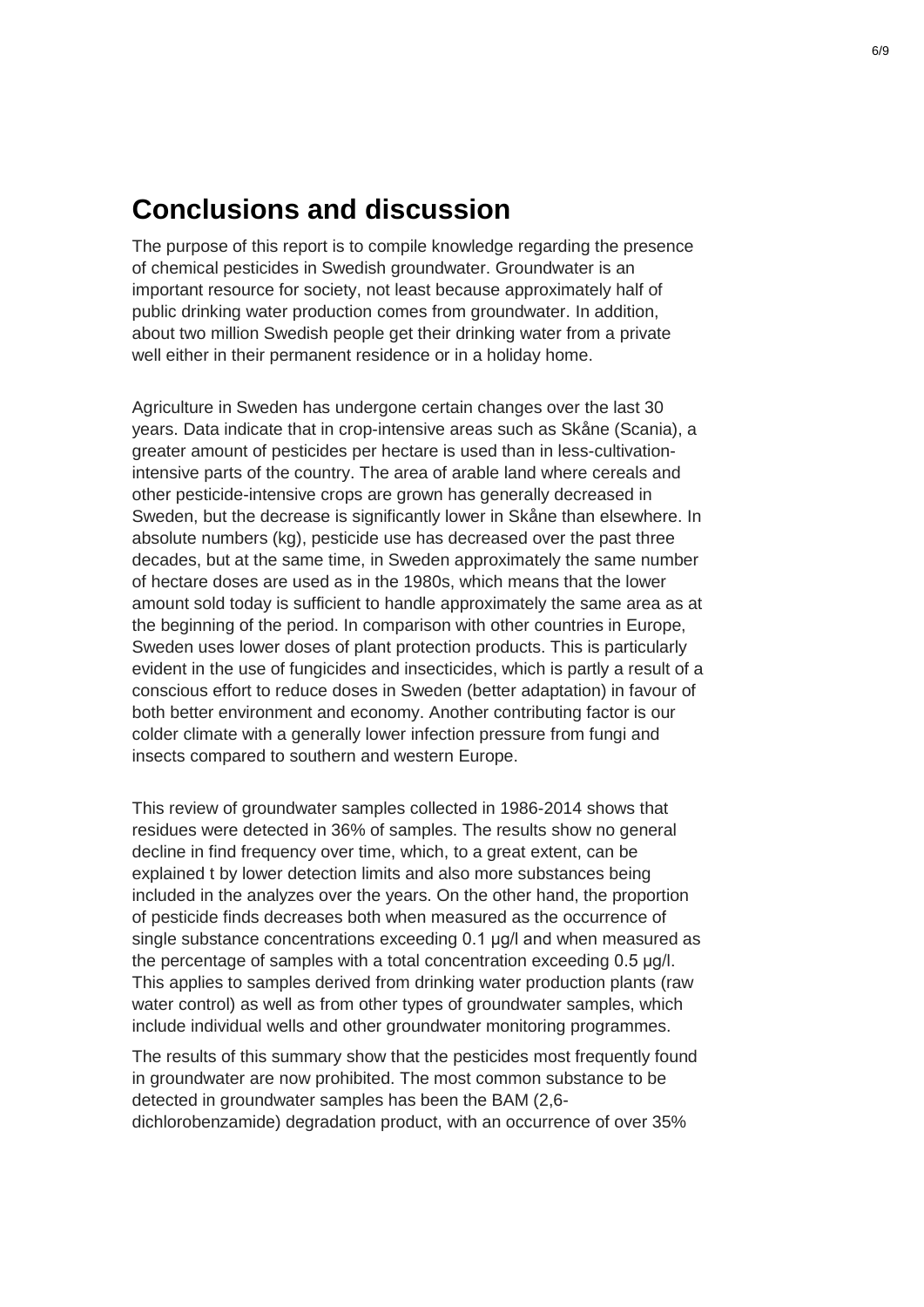in the first 20 years of this compilation, followed by a certain decrease in recent years. Second most commonly found is atrazine and its degradation products atrazine-desethyl, atrazine-hydroxy and atrazine-desisopropyl. BAM is a degradation product of dichlobenil. Dichlobenil was included with atrazine in the well-known product "Totex Strö", which was widely used for weeds on, among other things, railway embankments, gravel surfaces, industrial sites and parks. Neither atrazine nor dichlobenil has been registered for use in Sweden since 1989/1990.

The third most common substance found in groundwater samples was the herbicide bentazone, a substance approved as a plant protection product in agriculture even today. Results show that the proportion of samples with concentrations of bentazone exceeding 0.1 μg/l has, like BAM and atrazine, decreased in recent years.

For atrazine and BAM reduction is expected because use of these has ceased. There has been active work since the 1990s to reduce use of bentazon, by among other things introducing a dose limit, restriction on which crops it may be applied to and also restricting use to the spring season. Generally, work on plant protection products in agriculture has developed a lot during the period, including training for managing the substances and various protective measures to reduce spills and accidental spreading of plant protection products into the environment. Similarly, environmental aspects have been taken into consideration to a much greater extent when approving plant protection products in recent years, inter alia in order to reduce the risk of leaching to groundwater. All of these actions taken have likely contributed to the reduced levels and other findings in this compilation.

Studies in Denmark show, as in Sweden, that BAM is the most common substance in groundwater, but even atrazine and bentazone are among those most commonly detected. In Norway, bentazon is the most commonly detected substance in groundwater. In the UK, results from their groundwater studies show that it is primarily atrazine and simazine that are found. Dichlobenil has been approved for use up until 2010 in the UK, but its degradation product BAM has not been analyzed regularly, so it is not possible to make any definite conclusions about its presence in groundwater.

Pesticide residues have been found in the groundwater in all parts of Sweden, even in counties with small agricultural areas. This is largely due to pesticides historically having been used in many sectors of society, including on soils other than arable land, such as along roads, industrial sites and courtyards. This type of soil is usually heavily drained, which increases the risk of leaching to groundwater. In addition, it was common for these applications to use high doses (overdose) due to ignorance of the risks, which also increased leaching to groundwater.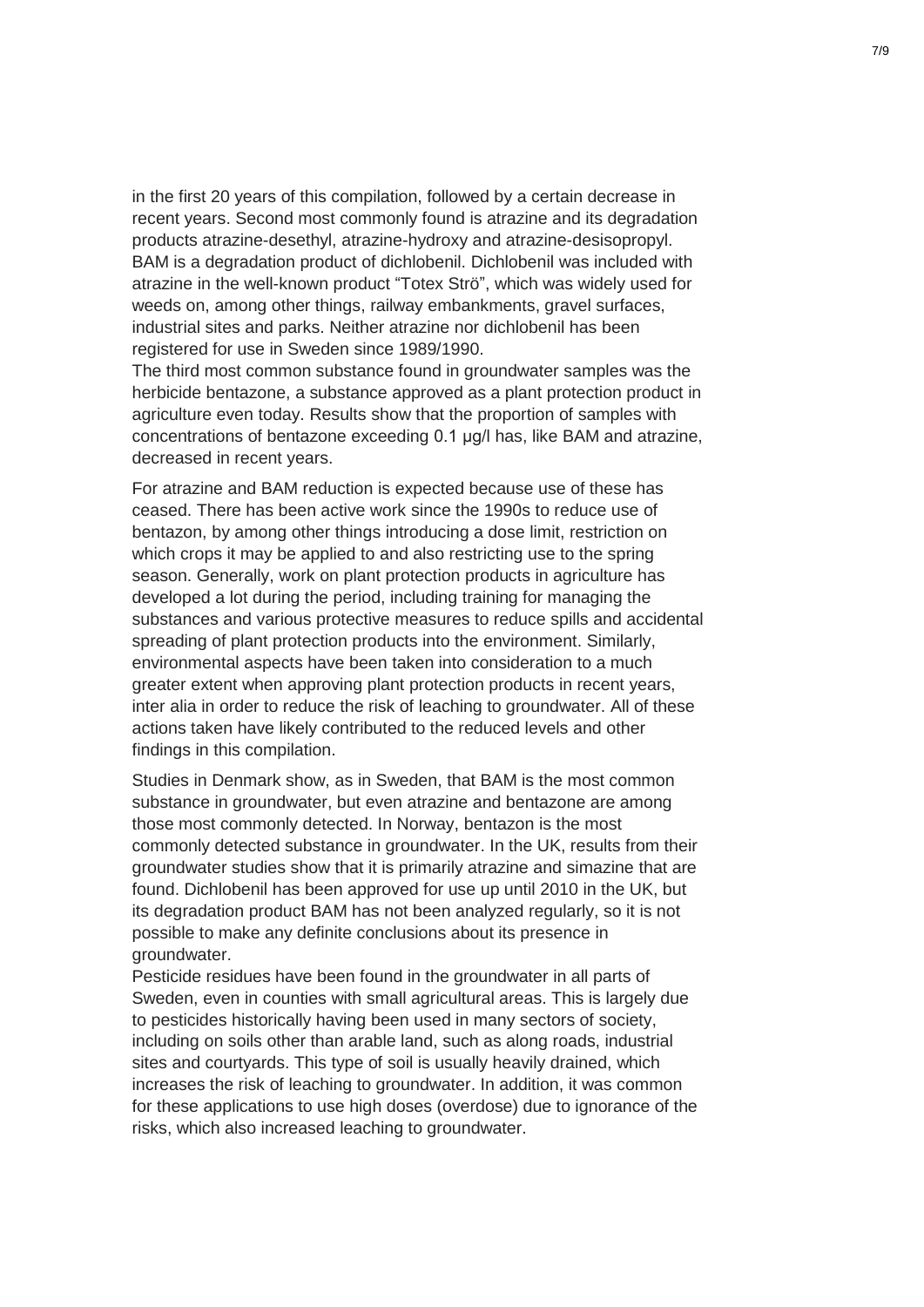A compilation of pesticide levels in wells of different depths shows a tendency for shallow wells to have a higher occurrence of samples exceeding 0.1 μg/l than deeper wells. A study conducted in Denmark showed similar results as in Sweden, but with a clearer decline in the levels in deep wells. However, a comparison between dug and drilled wells does not show any clear differences between these different types of wells.

Drinking water from private wells is an important resource supplying about 15% of Sweden's population. Our study shows that it is more common with pesticide residues in private wells compared to in raw water for drinking water production plants, except with regard to BAM, where the detection frequency between the water types is similar. Even aggregated levels for private wells are higher than in raw water for public water production plants. Approximately 8% of all samples from private wells in 2005-2014 had a total concentration exceeding 0.5 μg/l. The corresponding figure for the drinking water production plants was approximately 2%. The results also show that the aggregated (sum of pesticide) concentrations in water samples from both private wells and from raw water to waterworks are lower overall in the last ten years (2005-2014) compared with the period 1987-2004.

The results in this report show that pesticides have been detected in groundwater from all regions, as well as in urban areas, in agricultural areas and in forest land. It is also clear that substances that have been used almost exclusively outside agriculture have a generally higher find rate than substances used in agriculture, regardless of the main land use in the vicinity of the test area. There is a tendency for occurrences exceeding 0.1 μg/l to be higher in private wells than in raw water for drinking water production plants and in water from shallower premises. Individual wells may be more exposed to risks such as penetration of runoff water due to construction defects or poor maintenance when the owner of a private well usually has less opportunity, knowledge and money for well maintenance. Even rock wells can be poorly sealed against penetration of runoff water, although the situation has been improved through training and certification well borers.

A large part of the information in this report comes from samples tested by drinking water production plants. According to the Swedish Food Administration (Statute SLVFS 2001: 30), water production plants should analyze pesticides (in the treated drinking water) in both normal control and increased control. However, this law does not specify exactly which substances should be tested. To a large extent, the choice of analysis parameters has been based on the Swedish Environmental Protection Agency report "Assessment criteria for environmental quality –